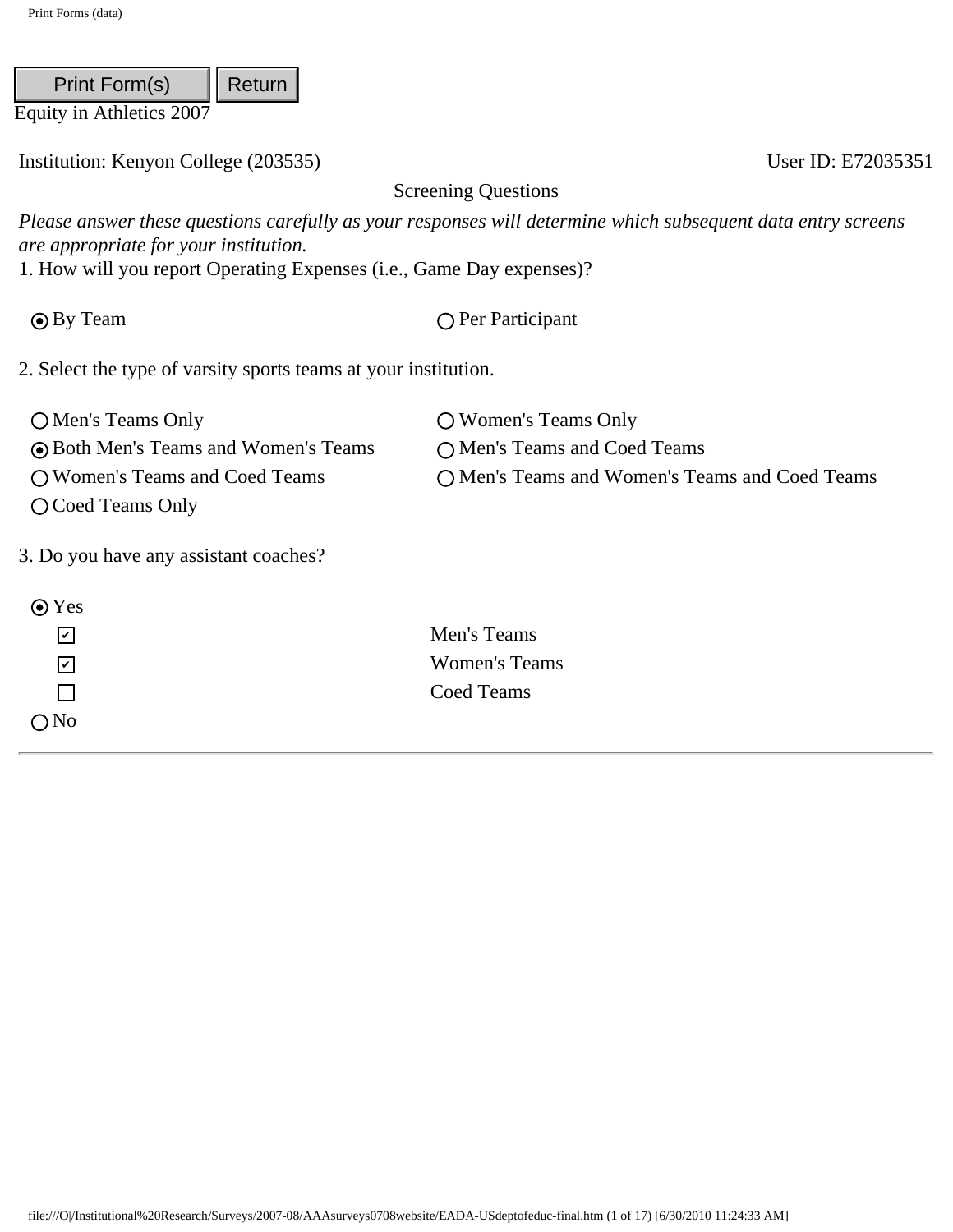#### Sports Selection - Men's and Women's Teams

Select the varsity sports teams at your institution.

| Sport                                                                                     |                         | Men'sWomen'sSport           |                                                                                                                                                                                                                                                                                                                                                                                                                                                                         |                          | Men'sWomen's                |
|-------------------------------------------------------------------------------------------|-------------------------|-----------------------------|-------------------------------------------------------------------------------------------------------------------------------------------------------------------------------------------------------------------------------------------------------------------------------------------------------------------------------------------------------------------------------------------------------------------------------------------------------------------------|--------------------------|-----------------------------|
| Archery                                                                                   |                         | $\mathcal{L}_{\mathcal{A}}$ | <b>Badminton</b>                                                                                                                                                                                                                                                                                                                                                                                                                                                        |                          | $\Box$                      |
| <b>Baseball</b>                                                                           | $\boxed{\check{}}$      |                             | <b>Basketball</b>                                                                                                                                                                                                                                                                                                                                                                                                                                                       | $\overline{\mathbf{v}}$  | $\boxed{\check{}}$          |
| Beach Volleyball                                                                          | $\Box$                  | $\Box$                      | <b>Bowling</b>                                                                                                                                                                                                                                                                                                                                                                                                                                                          |                          | $\Box$                      |
| All Track Combined **                                                                     | $\overline{\mathbf{v}}$ | $\boxed{\mathbf{v}}$        | Diving                                                                                                                                                                                                                                                                                                                                                                                                                                                                  |                          | $\Box$                      |
| Equestrian                                                                                | $\Box$                  | $\Box$                      | Fencing                                                                                                                                                                                                                                                                                                                                                                                                                                                                 |                          | $\Box$                      |
| <b>Field Hockey</b>                                                                       |                         | $\boxed{\mathcal{L}}$       | Football                                                                                                                                                                                                                                                                                                                                                                                                                                                                | $\vert\checkmark\vert$   |                             |
| Golf                                                                                      | $\mathbf{v}$            | $\mathcal{L}_{\mathcal{A}}$ | Gymnastics                                                                                                                                                                                                                                                                                                                                                                                                                                                              |                          | $\Box$                      |
| Ice Hockey                                                                                |                         | $\Box$                      | Lacrosse                                                                                                                                                                                                                                                                                                                                                                                                                                                                | $\boxed{\checkmark}$     | $\mathbf{v}$                |
| Rifle                                                                                     |                         | $\Box$                      | Rodeo                                                                                                                                                                                                                                                                                                                                                                                                                                                                   |                          | $\Box$                      |
| Rowing                                                                                    |                         | П                           | <b>Sailing</b>                                                                                                                                                                                                                                                                                                                                                                                                                                                          |                          | $\Box$                      |
| <b>Skiing</b>                                                                             | $\Box$                  | $\Box$                      | Soccer                                                                                                                                                                                                                                                                                                                                                                                                                                                                  | $\blacktriangledown$     | $\mathbf{v}$                |
| Softball                                                                                  |                         | $\boxed{\check{}}$          | Squash                                                                                                                                                                                                                                                                                                                                                                                                                                                                  | $\Box$                   | $\Box$                      |
| Swimming                                                                                  | ⊔                       | $\Box$                      | Swimming and Diving**                                                                                                                                                                                                                                                                                                                                                                                                                                                   | $\boxed{\mathcal{L}}$    | $\vert\mathbf{v}\vert$      |
| <b>Synchronized Swimming</b>                                                              |                         | $\mathbb{Z}^2$              | <b>Table Tennis</b>                                                                                                                                                                                                                                                                                                                                                                                                                                                     | $\Box$                   | $\Box$                      |
| <b>Team Handball</b>                                                                      |                         | $\Box$                      | Tennis                                                                                                                                                                                                                                                                                                                                                                                                                                                                  | $\blacktriangledown$     | $\sqrt{2}$                  |
| Track and Field, Indoor                                                                   | П                       | $\Box$                      | Track and Field, Outdoor                                                                                                                                                                                                                                                                                                                                                                                                                                                |                          | $\Box$                      |
| Track and Field, X-Country                                                                |                         | $\Box$                      | Volleyball                                                                                                                                                                                                                                                                                                                                                                                                                                                              | $\overline{\phantom{a}}$ | $\mathbf{v}$                |
| <b>Water Polo</b>                                                                         | $\Box$                  | $\Box$                      | <b>Weight Lifting</b>                                                                                                                                                                                                                                                                                                                                                                                                                                                   | П                        | $\Box$                      |
| Wrestling                                                                                 |                         | $\Box$                      | Other Sports (Specify sports in the caveat<br>box.)                                                                                                                                                                                                                                                                                                                                                                                                                     | $\Box$                   | $\mathcal{L}_{\mathcal{A}}$ |
| <b>CAVEAT</b>                                                                             |                         |                             |                                                                                                                                                                                                                                                                                                                                                                                                                                                                         |                          |                             |
|                                                                                           |                         |                             |                                                                                                                                                                                                                                                                                                                                                                                                                                                                         |                          |                             |
|                                                                                           |                         |                             |                                                                                                                                                                                                                                                                                                                                                                                                                                                                         |                          |                             |
| * Dancing and Cheerleading are not reportable sports.<br>from subsequent screens as well. |                         |                             | * You may report data for track and field teams separately or in a combined manner (i.e., All Track Combined)<br>and data for swimming and diving teams separately or in a combined manner (i.e., Swimming and Diving).<br>If after leaving this screen you return to it to add a sport, be sure to include associated data for that sport on<br>subsequent screens. If you return to this screen to delete a sport, all associated data for that sport will be deleted |                          |                             |
|                                                                                           |                         |                             | file:///O /Institutional%20Research/Surveys/2007-08/AAAsurveys0708website/EADA-USdeptofeduc-final.htm (2 of 17) [6/30/2010 11:24:33 AM]                                                                                                                                                                                                                                                                                                                                 |                          |                             |

#### CAVEAT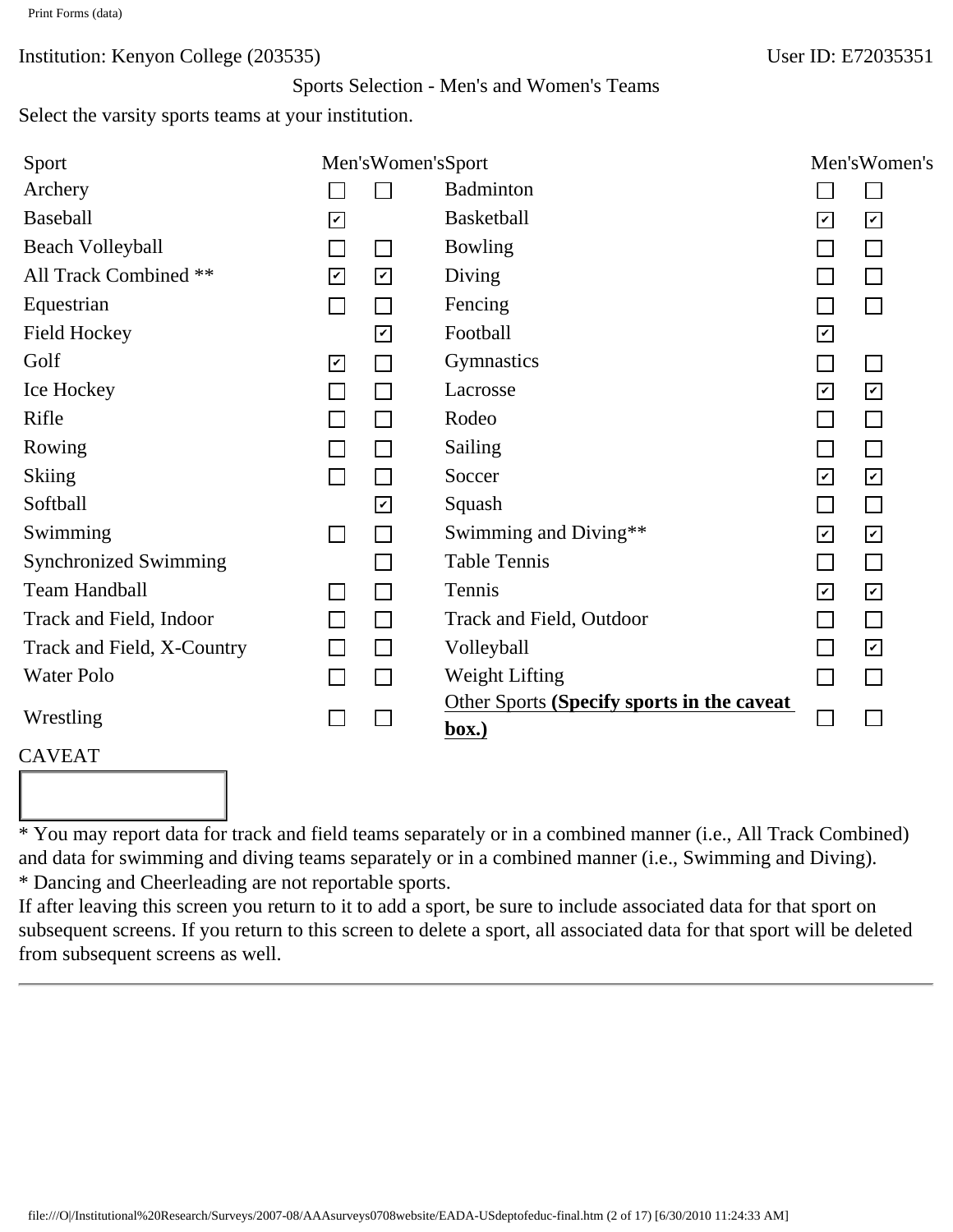Athletics Participation - Men's and Women's Teams

# Athletics Participation

|                                                                                                                                                                                              | Number of participants as of the day of the first scheduled |                      |  |
|----------------------------------------------------------------------------------------------------------------------------------------------------------------------------------------------|-------------------------------------------------------------|----------------------|--|
|                                                                                                                                                                                              | contest                                                     |                      |  |
| <b>Varsity Teams</b>                                                                                                                                                                         | Men's Teams                                                 | <b>Women's Teams</b> |  |
| <b>Baseball</b>                                                                                                                                                                              | 29                                                          |                      |  |
| Basketball                                                                                                                                                                                   | 15                                                          | 13                   |  |
| <b>All Track Combined</b>                                                                                                                                                                    | 75                                                          | 67                   |  |
| <b>Field Hockey</b>                                                                                                                                                                          |                                                             | 18                   |  |
| Football                                                                                                                                                                                     | 59                                                          |                      |  |
| Golf                                                                                                                                                                                         | 13                                                          |                      |  |
| Lacrosse                                                                                                                                                                                     | 45                                                          | 26                   |  |
| Soccer                                                                                                                                                                                       | 24                                                          | 23                   |  |
| Softball                                                                                                                                                                                     |                                                             | 15                   |  |
| <b>Swimming and Diving</b>                                                                                                                                                                   | 29                                                          | 39                   |  |
| Tennis                                                                                                                                                                                       | 11                                                          | 8                    |  |
| Volleyball                                                                                                                                                                                   |                                                             | $\boldsymbol{9}$     |  |
| <b>Total Participants Men's and Women's Teams</b><br><b>Unduplicated Count of Participants</b><br>(Number of individuals who participated on at<br>least one varsity team.)<br><b>CAVEAT</b> | 300<br>251                                                  | 218<br>168           |  |
|                                                                                                                                                                                              |                                                             |                      |  |
| file:///O /Institutional%20Research/Surveys/2007-08/AAAsurveys0708website/EADA-USdeptofeduc-final.htm (3 of 17) [6/30/2010 11:24:33 AM]                                                      |                                                             |                      |  |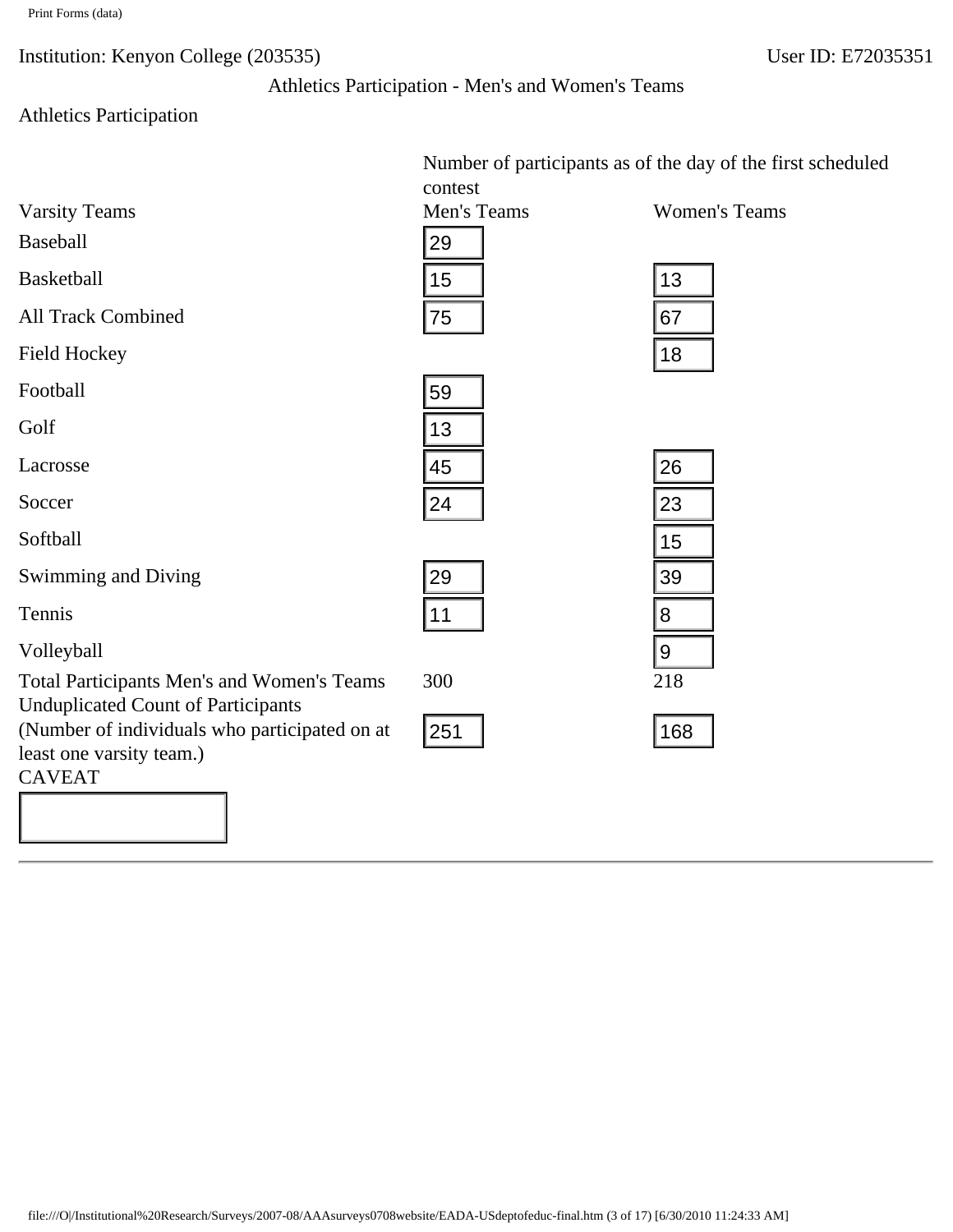Head Coaches - Men's Teams

# Head Coaches - Men's Teams

|                        | <b>Male Head Coaches</b> |              |                                           |                                                                                                                                                       |                  | <b>Female Head Coaches</b> |                  |                                                   |                          |
|------------------------|--------------------------|--------------|-------------------------------------------|-------------------------------------------------------------------------------------------------------------------------------------------------------|------------------|----------------------------|------------------|---------------------------------------------------|--------------------------|
| Varsity<br>Teams       | Duties                   | Duties       | Full-Time Part-Time Full-Time<br>Employee | Part-Time<br>University Full-Time Part-Time Full-Time<br>Coaching Coaching University Employee Coaching Coaching University<br><b>or</b><br>Volunteer | Duties           | Duties                     | Employee         | Part-Time<br>University<br><b>or</b><br>Volunteer | Total<br>Head<br>Coaches |
| Baseball               | 1                        |              |                                           |                                                                                                                                                       |                  |                            |                  |                                                   | $\mathbf{1}$             |
| Basketball             | $\vert$ 1                |              | $\mathbf 1$                               |                                                                                                                                                       |                  |                            |                  |                                                   | 1                        |
| All Track<br>Combined  | $\vert$ 1                |              |                                           |                                                                                                                                                       |                  |                            |                  |                                                   | $\mathbf{1}$             |
| Football               | 1                        |              | 1                                         |                                                                                                                                                       |                  |                            |                  |                                                   | $\mathbf{1}$             |
| Golf                   |                          | $\mathbf 1$  |                                           | $\mathbf 1$                                                                                                                                           |                  |                            |                  |                                                   | $\mathbf{1}$             |
| Lacrosse               | $\mathbf 1$              |              | 1                                         |                                                                                                                                                       |                  |                            |                  |                                                   | $\mathbf{1}$             |
| Soccer                 | $\mathbf 1$              |              | $\mathbf 1$                               |                                                                                                                                                       |                  |                            |                  |                                                   | $\mathbf{1}$             |
| Swimming<br>and Diving | $\mathbf{1}$             |              | 1                                         |                                                                                                                                                       |                  |                            |                  |                                                   | $\mathbf{1}$             |
| Tennis                 | ∣1                       |              | $\mathbf 1$                               |                                                                                                                                                       |                  |                            |                  |                                                   | $\mathbf{1}$             |
| Coaching               |                          |              |                                           |                                                                                                                                                       |                  |                            |                  |                                                   |                          |
| Position<br>Totals     | 8                        | $\mathbf{1}$ | 8                                         | $\mathbf{1}$                                                                                                                                          | $\boldsymbol{0}$ | $\boldsymbol{0}$           | $\boldsymbol{0}$ | $\mathbf{0}$                                      | 9                        |
| <b>CAVEAT</b>          |                          |              |                                           |                                                                                                                                                       |                  |                            |                  |                                                   |                          |
|                        |                          |              |                                           |                                                                                                                                                       |                  |                            |                  |                                                   |                          |
|                        |                          |              |                                           |                                                                                                                                                       |                  |                            |                  |                                                   |                          |
|                        |                          |              |                                           |                                                                                                                                                       |                  |                            |                  |                                                   |                          |
|                        |                          |              |                                           |                                                                                                                                                       |                  |                            |                  |                                                   |                          |
|                        |                          |              |                                           |                                                                                                                                                       |                  |                            |                  |                                                   |                          |
|                        |                          |              |                                           |                                                                                                                                                       |                  |                            |                  |                                                   |                          |
|                        |                          |              |                                           |                                                                                                                                                       |                  |                            |                  |                                                   |                          |
|                        |                          |              |                                           |                                                                                                                                                       |                  |                            |                  |                                                   |                          |
|                        |                          |              |                                           |                                                                                                                                                       |                  |                            |                  |                                                   |                          |
|                        |                          |              |                                           |                                                                                                                                                       |                  |                            |                  |                                                   |                          |
|                        |                          |              |                                           |                                                                                                                                                       |                  |                            |                  |                                                   |                          |
|                        |                          |              |                                           |                                                                                                                                                       |                  |                            |                  |                                                   |                          |
|                        |                          |              |                                           | file:///O /Institutional%20Research/Surveys/2007-08/AAAsurveys0708website/EADA-USdeptofeduc-final.htm (4 of 17) [6/30/2010 11:24:33 AM]               |                  |                            |                  |                                                   |                          |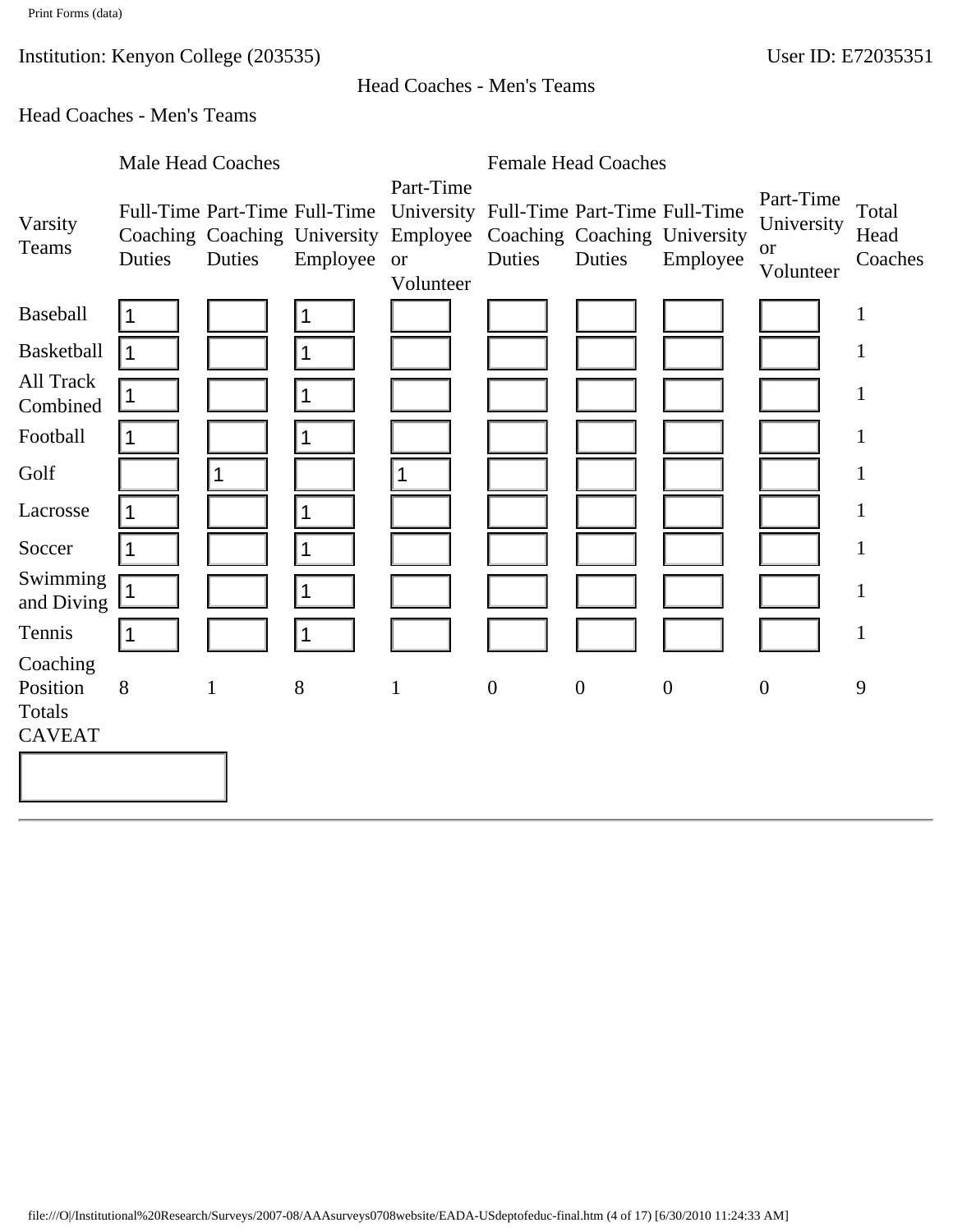## Head Coaches - Women's Teams

## Head Coaches - Women's Teams

|                                | <b>Male Head Coaches</b> |                  |                               |                                                                                                                                           | <b>Female Head Coaches</b> |                  |          |                               |              |
|--------------------------------|--------------------------|------------------|-------------------------------|-------------------------------------------------------------------------------------------------------------------------------------------|----------------------------|------------------|----------|-------------------------------|--------------|
| Varsity                        |                          |                  | Full-Time Part-Time Full-Time | Part-Time<br>University Full-Time Part-Time Full-Time<br>Coaching Coaching University Employee Coaching Coaching University Employee Head |                            |                  |          | Part-Time<br>University Total |              |
| Teams                          | Duties                   | Duties           | Employee                      | <b>or</b><br>Volunteer                                                                                                                    | Duties                     | Duties           | Employee | <b>or</b><br>Volunteer        | Coaches      |
| <b>Basketball</b>              |                          |                  |                               |                                                                                                                                           | $\mathbf 1$                |                  |          |                               | $\mathbf{1}$ |
| All Track<br>Combined          |                          |                  |                               |                                                                                                                                           | $\mathbf 1$                |                  | 1        |                               | $\mathbf{1}$ |
| Field<br>Hockey                |                          |                  |                               |                                                                                                                                           | $\mathbf 1$                |                  |          |                               | $\mathbf{1}$ |
| Lacrosse                       |                          |                  |                               |                                                                                                                                           | $\mathbf 1$                |                  |          |                               | $\mathbf{1}$ |
| Soccer                         |                          |                  |                               |                                                                                                                                           | $\mathbf{1}$               |                  |          |                               | $\mathbf{1}$ |
| Softball                       |                          |                  |                               |                                                                                                                                           | $\mathbf 1$                |                  |          |                               | $\mathbf{1}$ |
| Swimming<br>and Diving         |                          |                  |                               |                                                                                                                                           | $\mathbf 1$                |                  | 1        |                               | $\mathbf 1$  |
| Tennis                         |                          |                  |                               |                                                                                                                                           | $\mathbf 1$                |                  | 1        |                               | $\mathbf{1}$ |
| Volleyball                     |                          |                  |                               |                                                                                                                                           | $\mathbf{1}$               |                  | 1        |                               | $\mathbf{1}$ |
| Coaching<br>Position<br>Totals | $\boldsymbol{0}$         | $\boldsymbol{0}$ | $\boldsymbol{0}$              | $\boldsymbol{0}$                                                                                                                          | 9                          | $\boldsymbol{0}$ | 9        | $\boldsymbol{0}$              | 9            |
| <b>CAVEAT</b>                  |                          |                  |                               |                                                                                                                                           |                            |                  |          |                               |              |
|                                |                          |                  |                               |                                                                                                                                           |                            |                  |          |                               |              |
|                                |                          |                  |                               |                                                                                                                                           |                            |                  |          |                               |              |
|                                |                          |                  |                               |                                                                                                                                           |                            |                  |          |                               |              |
|                                |                          |                  |                               |                                                                                                                                           |                            |                  |          |                               |              |
|                                |                          |                  |                               |                                                                                                                                           |                            |                  |          |                               |              |
|                                |                          |                  |                               |                                                                                                                                           |                            |                  |          |                               |              |
|                                |                          |                  |                               |                                                                                                                                           |                            |                  |          |                               |              |
|                                |                          |                  |                               |                                                                                                                                           |                            |                  |          |                               |              |
|                                |                          |                  |                               |                                                                                                                                           |                            |                  |          |                               |              |
|                                |                          |                  |                               |                                                                                                                                           |                            |                  |          |                               |              |
|                                |                          |                  |                               | file:///O /Institutional%20Research/Surveys/2007-08/AAAsurveys0708website/EADA-USdeptofeduc-final.htm (5 of 17) [6/30/2010 11:24:33 AM]   |                            |                  |          |                               |              |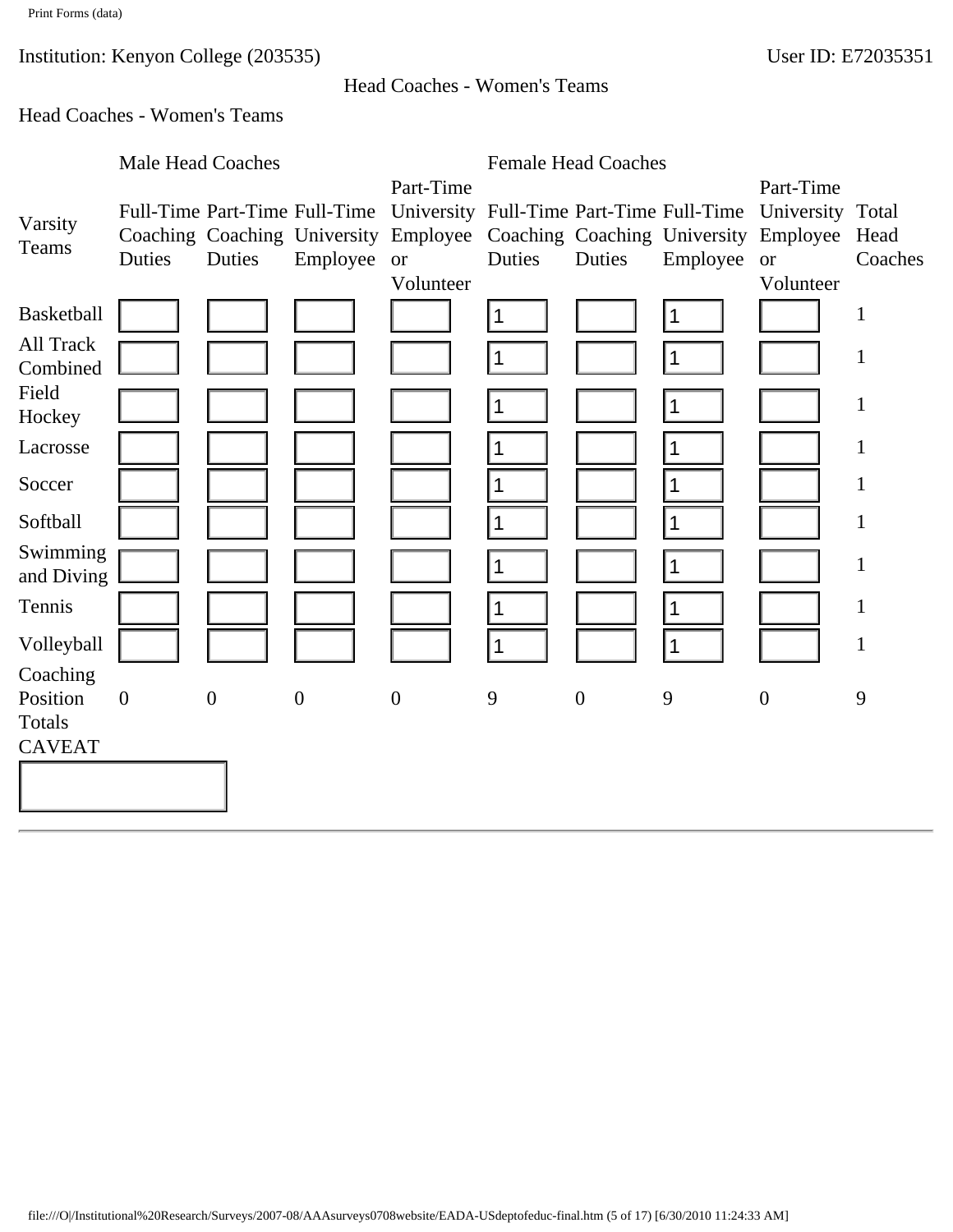Print Forms (data)

Institution: Kenyon College (203535) User ID: E72035351

Head Coaches' Salaries

## CAVEAT

|                                                                                                                                         | Men's Teams     | <b>Women's Teams</b> |
|-----------------------------------------------------------------------------------------------------------------------------------------|-----------------|----------------------|
| verage Annual Institutional Salary per Head Coach                                                                                       | 29,840          | 32,921               |
| Jumber of Head Coaches Included in Average                                                                                              | $9\phantom{.0}$ | 9                    |
| verage Annual Institutional Salary per FTE                                                                                              | 39,494          | 39,505               |
| Jumber of FTEs Included in Average                                                                                                      | 6.80            | 7.50                 |
| <b>AVEAT</b>                                                                                                                            |                 |                      |
|                                                                                                                                         |                 |                      |
|                                                                                                                                         |                 |                      |
|                                                                                                                                         |                 |                      |
|                                                                                                                                         |                 |                      |
|                                                                                                                                         |                 |                      |
|                                                                                                                                         |                 |                      |
|                                                                                                                                         |                 |                      |
|                                                                                                                                         |                 |                      |
|                                                                                                                                         |                 |                      |
|                                                                                                                                         |                 |                      |
|                                                                                                                                         |                 |                      |
|                                                                                                                                         |                 |                      |
|                                                                                                                                         |                 |                      |
|                                                                                                                                         |                 |                      |
|                                                                                                                                         |                 |                      |
|                                                                                                                                         |                 |                      |
|                                                                                                                                         |                 |                      |
|                                                                                                                                         |                 |                      |
|                                                                                                                                         |                 |                      |
|                                                                                                                                         |                 |                      |
|                                                                                                                                         |                 |                      |
|                                                                                                                                         |                 |                      |
|                                                                                                                                         |                 |                      |
|                                                                                                                                         |                 |                      |
|                                                                                                                                         |                 |                      |
|                                                                                                                                         |                 |                      |
|                                                                                                                                         |                 |                      |
|                                                                                                                                         |                 |                      |
|                                                                                                                                         |                 |                      |
| file:///O /Institutional%20Research/Surveys/2007-08/AAAsurveys0708website/EADA-USdeptofeduc-final.htm (6 of 17) [6/30/2010 11:24:33 AM] |                 |                      |

| Women's Teams |
|---------------|
| 32,921        |
| g             |
| 39,505        |
| 7.50          |

Head Coaches' Salaries - Men's and Women's Teams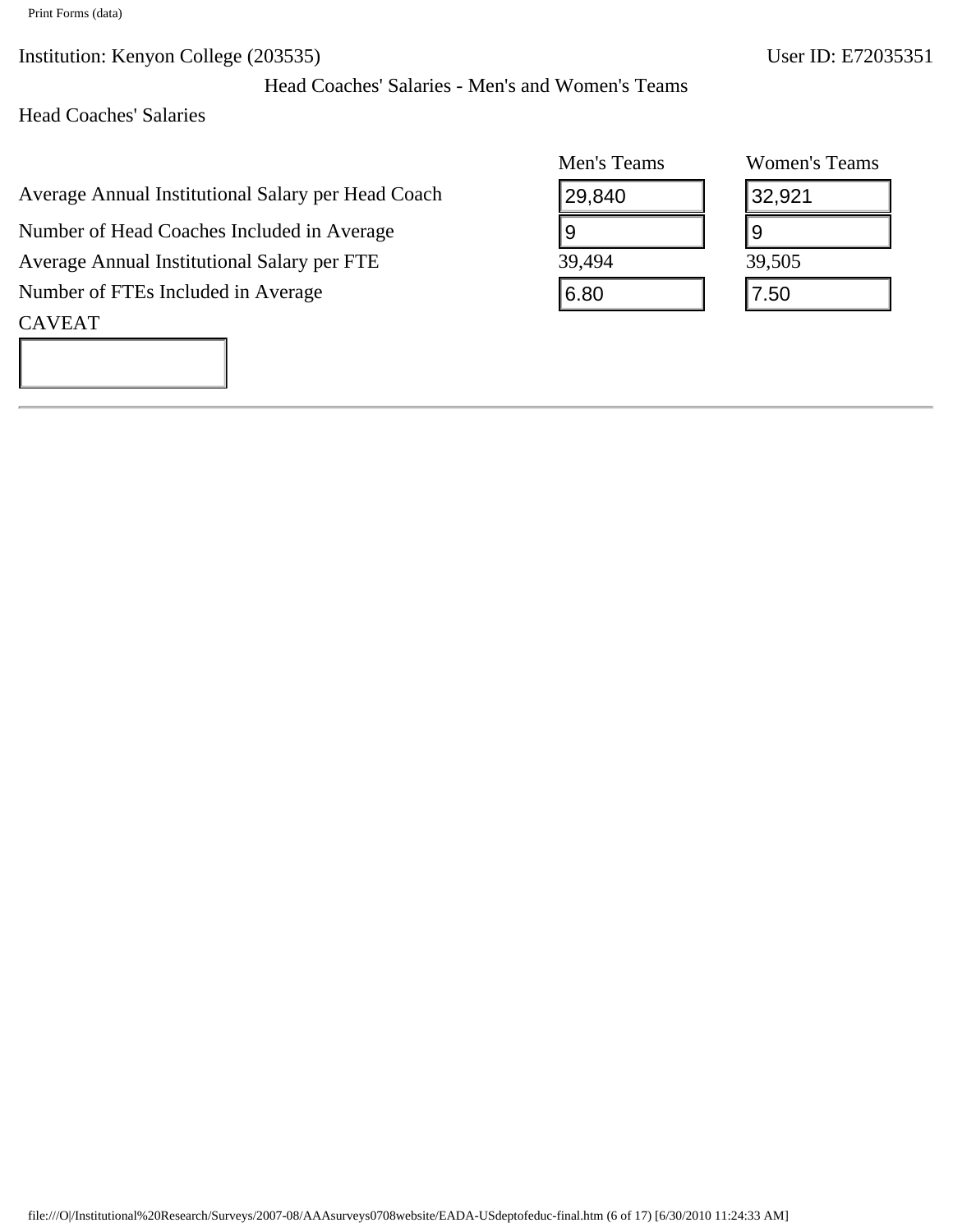## Assistant Coaches - Men's Teams

# Assistant Coaches - Men's Teams

|                       |                | <b>Male Assistant Coaches</b> |                               | <b>Female Assistant Coaches</b>                                                                                                         |              |                |              |                                                                                       |                  |
|-----------------------|----------------|-------------------------------|-------------------------------|-----------------------------------------------------------------------------------------------------------------------------------------|--------------|----------------|--------------|---------------------------------------------------------------------------------------|------------------|
|                       |                |                               |                               | Part-Time                                                                                                                               |              |                |              | Part-Time                                                                             |                  |
| Varsity               |                |                               | Full-Time Part-Time Full-Time |                                                                                                                                         |              |                |              | University Full-Time Part-Time Full-Time University Total                             |                  |
| Teams                 |                |                               |                               |                                                                                                                                         |              |                |              | Coaching Coaching University Employee Coaching Coaching University Employee Assistant |                  |
|                       | Duties         | Duties                        | Employee                      | <b>or</b>                                                                                                                               | Duties       | Duties         | Employee     | <b>or</b>                                                                             | Coaches          |
|                       |                |                               |                               | Volunteer                                                                                                                               |              |                |              | Volunteer                                                                             |                  |
| Baseball              |                | 3                             |                               | $\mathfrak{S}$                                                                                                                          |              |                |              |                                                                                       | 3                |
| <b>Basketball</b>     | $\vert$ 1      |                               | 1                             |                                                                                                                                         |              |                |              |                                                                                       | $\mathbf{1}$     |
| All Track<br>Combined | $\vert$ 1      |                               |                               |                                                                                                                                         |              | 1              |              | 1                                                                                     | $\mathbf{2}$     |
| Football              | $\overline{3}$ | $\mathbf 1$                   | $\mathbf{3}$                  | 1                                                                                                                                       |              |                |              |                                                                                       | $\overline{4}$   |
| Golf                  |                |                               |                               |                                                                                                                                         |              |                |              |                                                                                       | $\boldsymbol{0}$ |
| Lacrosse              |                | 1                             |                               | 1                                                                                                                                       |              |                |              |                                                                                       | $\mathbf{1}$     |
| Soccer                |                | $\mathbf 1$                   |                               | 1                                                                                                                                       |              |                |              |                                                                                       | $\mathbf{1}$     |
| Swimming              |                |                               |                               |                                                                                                                                         |              |                |              |                                                                                       |                  |
| and Diving            | $\mathbf 1$    | $\mathbf 1$                   | 1                             | 1                                                                                                                                       | 1            |                | 1            |                                                                                       | $\mathfrak{Z}$   |
| Tennis                |                | $\mathbf 1$                   |                               | 1                                                                                                                                       |              | 1              |              | 1                                                                                     | $\overline{2}$   |
| Coaching<br>Position  | 6              | 8                             | 6                             | 8                                                                                                                                       | $\mathbf{1}$ | $\overline{2}$ | $\mathbf{1}$ | $\overline{2}$                                                                        | 17               |
| Totals                |                |                               |                               |                                                                                                                                         |              |                |              |                                                                                       |                  |
| <b>CAVEAT</b>         |                |                               |                               |                                                                                                                                         |              |                |              |                                                                                       |                  |
|                       |                |                               |                               |                                                                                                                                         |              |                |              |                                                                                       |                  |
|                       |                |                               |                               |                                                                                                                                         |              |                |              |                                                                                       |                  |
|                       |                |                               |                               |                                                                                                                                         |              |                |              |                                                                                       |                  |
|                       |                |                               |                               |                                                                                                                                         |              |                |              |                                                                                       |                  |
|                       |                |                               |                               |                                                                                                                                         |              |                |              |                                                                                       |                  |
|                       |                |                               |                               |                                                                                                                                         |              |                |              |                                                                                       |                  |
|                       |                |                               |                               |                                                                                                                                         |              |                |              |                                                                                       |                  |
|                       |                |                               |                               |                                                                                                                                         |              |                |              |                                                                                       |                  |
|                       |                |                               |                               |                                                                                                                                         |              |                |              |                                                                                       |                  |
|                       |                |                               |                               |                                                                                                                                         |              |                |              |                                                                                       |                  |
|                       |                |                               |                               |                                                                                                                                         |              |                |              |                                                                                       |                  |
|                       |                |                               |                               |                                                                                                                                         |              |                |              |                                                                                       |                  |
|                       |                |                               |                               | file:///O /Institutional%20Research/Surveys/2007-08/AAAsurveys0708website/EADA-USdeptofeduc-final.htm (7 of 17) [6/30/2010 11:24:33 AM] |              |                |              |                                                                                       |                  |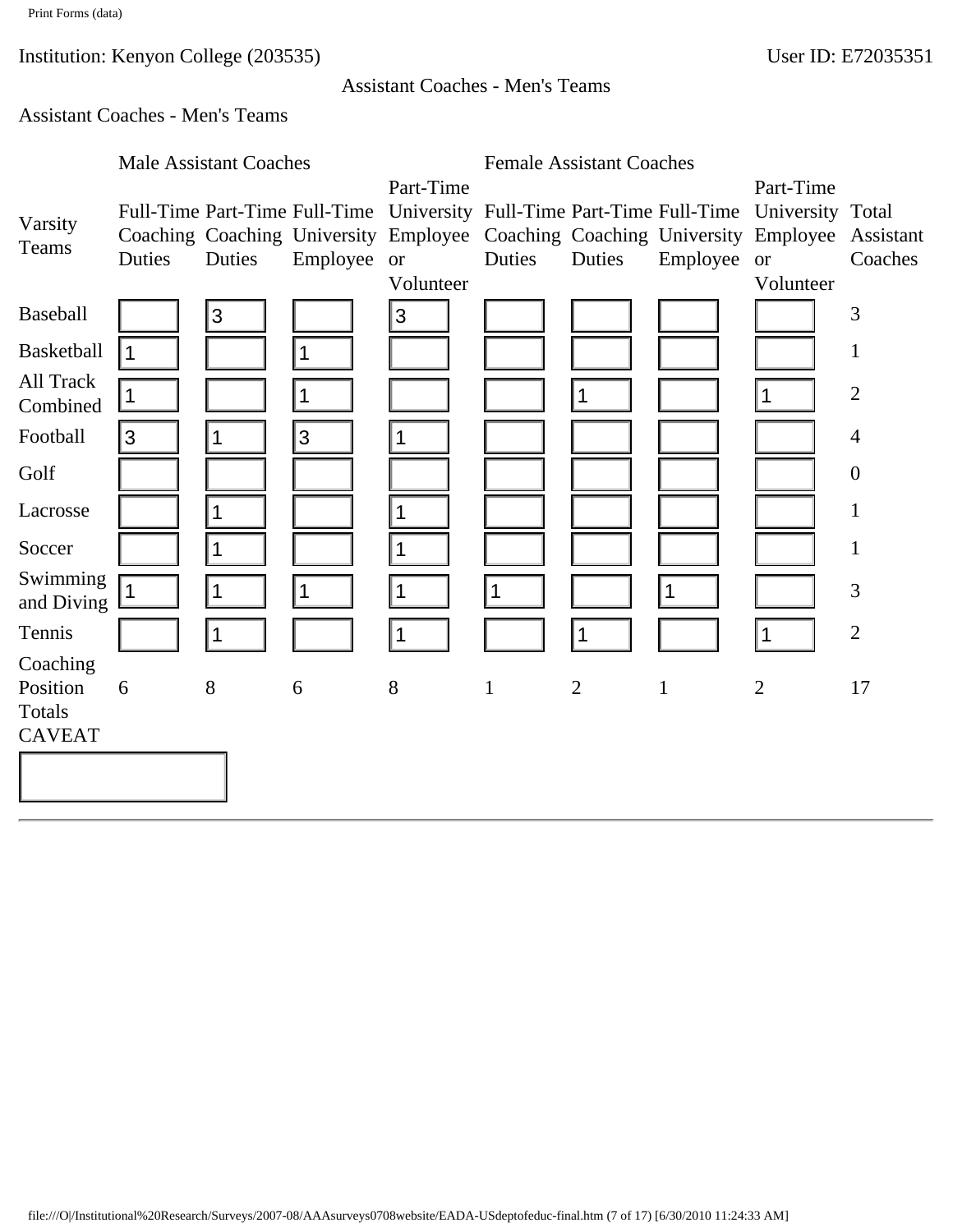#### Assistant Coaches - Women's Teams

## Assistant Coaches - Women's Teams

|                                         | <b>Male Assistant Coaches</b> |                  |                                           | <b>Female Assistant Coaches</b>                                                                                                         |                |        |                               |                                                                                                                                                                              |                                     |
|-----------------------------------------|-------------------------------|------------------|-------------------------------------------|-----------------------------------------------------------------------------------------------------------------------------------------|----------------|--------|-------------------------------|------------------------------------------------------------------------------------------------------------------------------------------------------------------------------|-------------------------------------|
| Varsity<br>Teams                        | Duties                        | Duties           | Full-Time Part-Time Full-Time<br>Employee | Part-Time<br><b>or</b>                                                                                                                  | Duties         | Duties | Employee                      | Part-Time<br>University Full-Time Part-Time Full-Time University Total<br>Coaching Coaching University Employee Coaching Coaching University Employee Assistant<br><b>or</b> | Coaches                             |
| <b>Basketball</b><br>All Track          | $\mathbf 1$                   |                  | $\vert$ 1                                 | Volunteer                                                                                                                               | 1              | 1<br>1 | 1                             | Volunteer<br>1<br>1                                                                                                                                                          | $\overline{2}$<br>$\overline{2}$    |
| Combined<br>Field<br>Hockey<br>Lacrosse |                               |                  |                                           |                                                                                                                                         |                | 1<br>1 |                               | 1<br>1                                                                                                                                                                       | $\mathbf{1}$<br>$\mathbf{1}$        |
| Soccer<br>Softball<br>Swimming          |                               |                  |                                           |                                                                                                                                         | 1              | 1      | 1                             | 1                                                                                                                                                                            | $\mathbf{1}$<br>$\mathbf{1}$        |
| and Diving<br>Tennis<br>Volleyball      | $\mathbf 1$                   | $\mathbf 1$<br>1 | $\vert$ 1                                 | 1<br>1                                                                                                                                  | 1<br>1         | 1      | $\mathbf 1$<br>$\overline{1}$ | 1                                                                                                                                                                            | 3<br>$\overline{2}$<br>$\mathbf{1}$ |
| Coaching<br>Position<br>Totals          | $\overline{2}$                | $\overline{2}$   | $\overline{2}$                            | $\overline{2}$                                                                                                                          | $\overline{4}$ | 6      | $\overline{4}$                | 6                                                                                                                                                                            | 14                                  |
| <b>CAVEAT</b>                           |                               |                  |                                           |                                                                                                                                         |                |        |                               |                                                                                                                                                                              |                                     |
|                                         |                               |                  |                                           |                                                                                                                                         |                |        |                               |                                                                                                                                                                              |                                     |
|                                         |                               |                  |                                           |                                                                                                                                         |                |        |                               |                                                                                                                                                                              |                                     |
|                                         |                               |                  |                                           |                                                                                                                                         |                |        |                               |                                                                                                                                                                              |                                     |
|                                         |                               |                  |                                           |                                                                                                                                         |                |        |                               |                                                                                                                                                                              |                                     |
|                                         |                               |                  |                                           | file:///O /Institutional%20Research/Surveys/2007-08/AAAsurveys0708website/EADA-USdeptofeduc-final.htm (8 of 17) [6/30/2010 11:24:33 AM] |                |        |                               |                                                                                                                                                                              |                                     |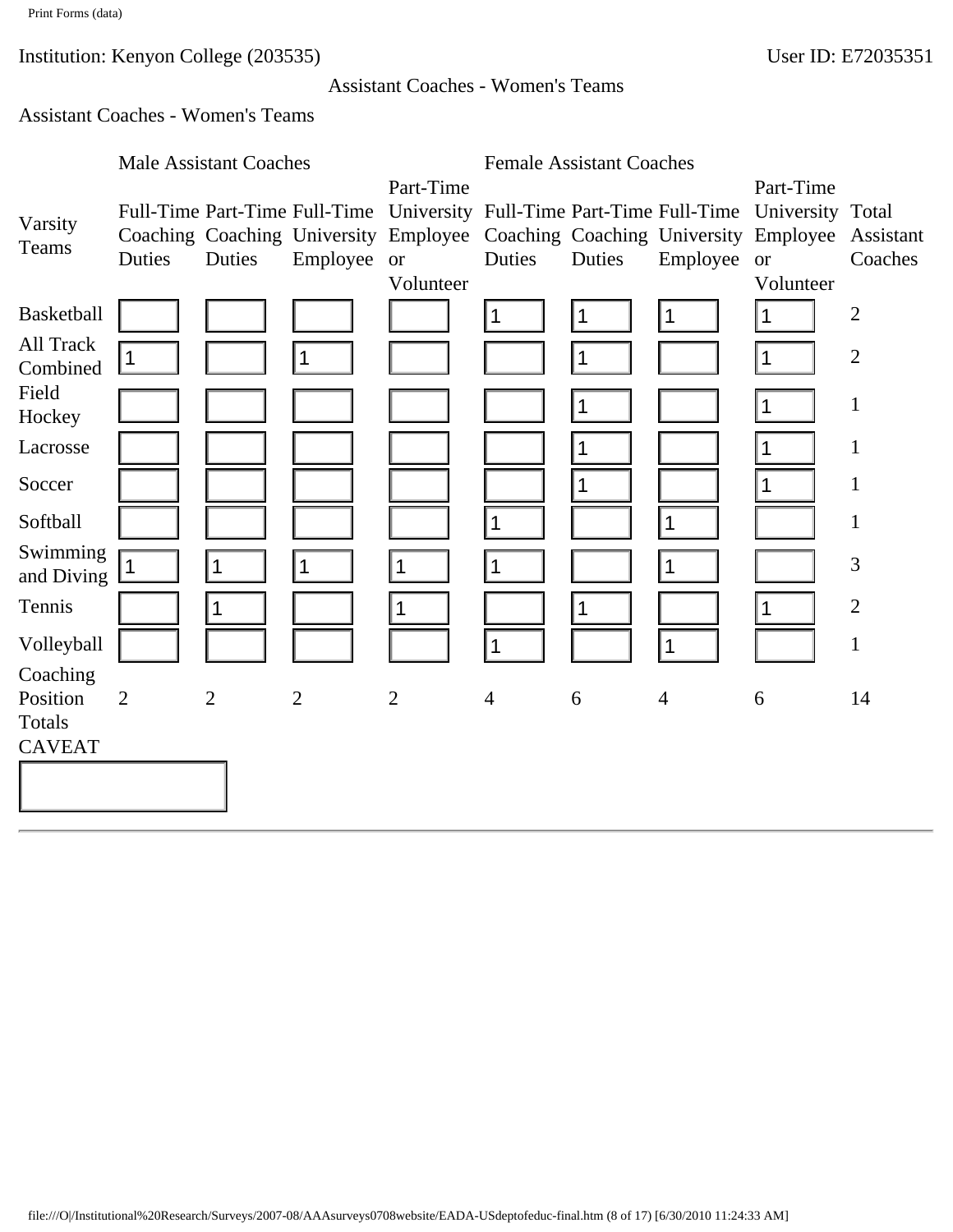Print Forms (data)

Institution: Kenyon College (203535) User ID: E72035351

Assistant Coaches' Salaries - Men's and Women's Teams

Assistant Coaches' Salaries

| Average Annual Institutional Salary per Assistant Coach |  |  |  |
|---------------------------------------------------------|--|--|--|
|---------------------------------------------------------|--|--|--|

# CAVEAT

|                                                                                                                                         | Men's Teams | Women's Teams |
|-----------------------------------------------------------------------------------------------------------------------------------------|-------------|---------------|
| verage Annual Institutional Salary per Assistant Coach                                                                                  | 11,231      | 8,259         |
| Jumber of Assistant Coaches Included in Average                                                                                         | 17          | 14            |
| verage Annual Institutional Salary per FTE                                                                                              | 21,214      | 19,271        |
| Jumber of FTEs Included in Average                                                                                                      | 9.00        | 6.00          |
| <b>AVEAT</b>                                                                                                                            |             |               |
|                                                                                                                                         |             |               |
|                                                                                                                                         |             |               |
|                                                                                                                                         |             |               |
|                                                                                                                                         |             |               |
|                                                                                                                                         |             |               |
|                                                                                                                                         |             |               |
|                                                                                                                                         |             |               |
|                                                                                                                                         |             |               |
|                                                                                                                                         |             |               |
|                                                                                                                                         |             |               |
|                                                                                                                                         |             |               |
|                                                                                                                                         |             |               |
|                                                                                                                                         |             |               |
|                                                                                                                                         |             |               |
|                                                                                                                                         |             |               |
|                                                                                                                                         |             |               |
|                                                                                                                                         |             |               |
|                                                                                                                                         |             |               |
|                                                                                                                                         |             |               |
| file:///O /Institutional%20Research/Surveys/2007-08/AAAsurveys0708website/EADA-USdeptofeduc-final.htm (9 of 17) [6/30/2010 11:24:33 AM] |             |               |

| Women's Teams |  |  |  |
|---------------|--|--|--|
| 8,259         |  |  |  |
| 14            |  |  |  |
| 19,271        |  |  |  |
| 6.00          |  |  |  |
|               |  |  |  |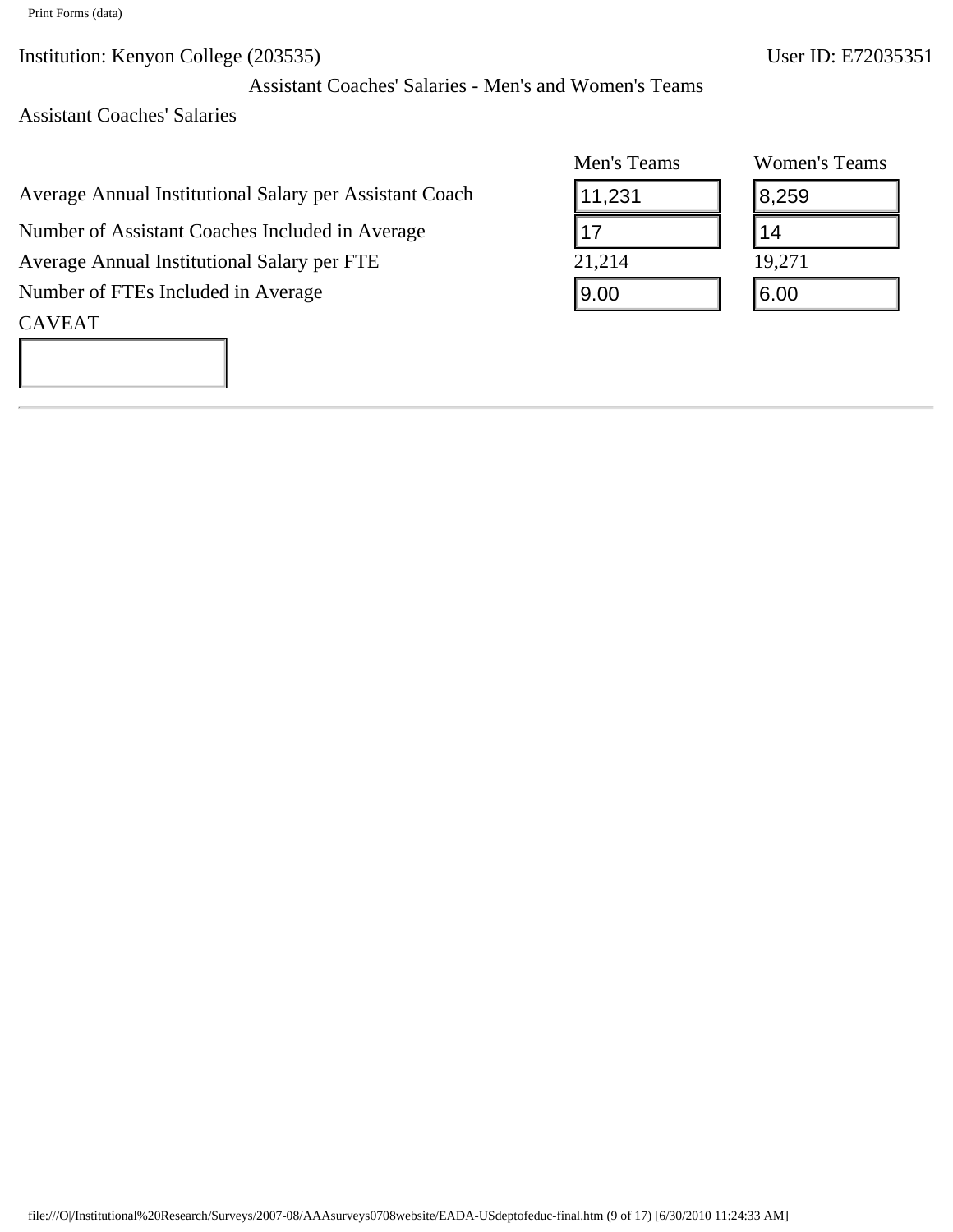## Athletically Related Student Aid - Men's and Women's Teams

## Athletically Related Student Aid

*Athletically Related Student Aid should also be included on the Revenues and Expenses screens for the teams to which it applies.*

|                                                                                                                                          | Men's Teams      | Women's Teams Total      | 0       |
|------------------------------------------------------------------------------------------------------------------------------------------|------------------|--------------------------|---------|
| Total                                                                                                                                    | 0                | $\overline{\phantom{a}}$ |         |
| Ratio (percent)                                                                                                                          | $\boldsymbol{0}$ | $\boldsymbol{0}$         | $100\%$ |
| <b>CAVEAT</b>                                                                                                                            |                  |                          |         |
| No athletic<br><u>lscholarshins or </u>                                                                                                  |                  |                          |         |
|                                                                                                                                          |                  |                          |         |
|                                                                                                                                          |                  |                          |         |
|                                                                                                                                          |                  |                          |         |
|                                                                                                                                          |                  |                          |         |
|                                                                                                                                          |                  |                          |         |
|                                                                                                                                          |                  |                          |         |
|                                                                                                                                          |                  |                          |         |
|                                                                                                                                          |                  |                          |         |
|                                                                                                                                          |                  |                          |         |
|                                                                                                                                          |                  |                          |         |
|                                                                                                                                          |                  |                          |         |
|                                                                                                                                          |                  |                          |         |
|                                                                                                                                          |                  |                          |         |
|                                                                                                                                          |                  |                          |         |
|                                                                                                                                          |                  |                          |         |
|                                                                                                                                          |                  |                          |         |
|                                                                                                                                          |                  |                          |         |
|                                                                                                                                          |                  |                          |         |
|                                                                                                                                          |                  |                          |         |
|                                                                                                                                          |                  |                          |         |
|                                                                                                                                          |                  |                          |         |
|                                                                                                                                          |                  |                          |         |
|                                                                                                                                          |                  |                          |         |
|                                                                                                                                          |                  |                          |         |
|                                                                                                                                          |                  |                          |         |
|                                                                                                                                          |                  |                          |         |
|                                                                                                                                          |                  |                          |         |
| file:///O /Institutional%20Research/Surveys/2007-08/AAAsurveys0708website/EADA-USdeptofeduc-final.htm (10 of 17) [6/30/2010 11:24:33 AM] |                  |                          |         |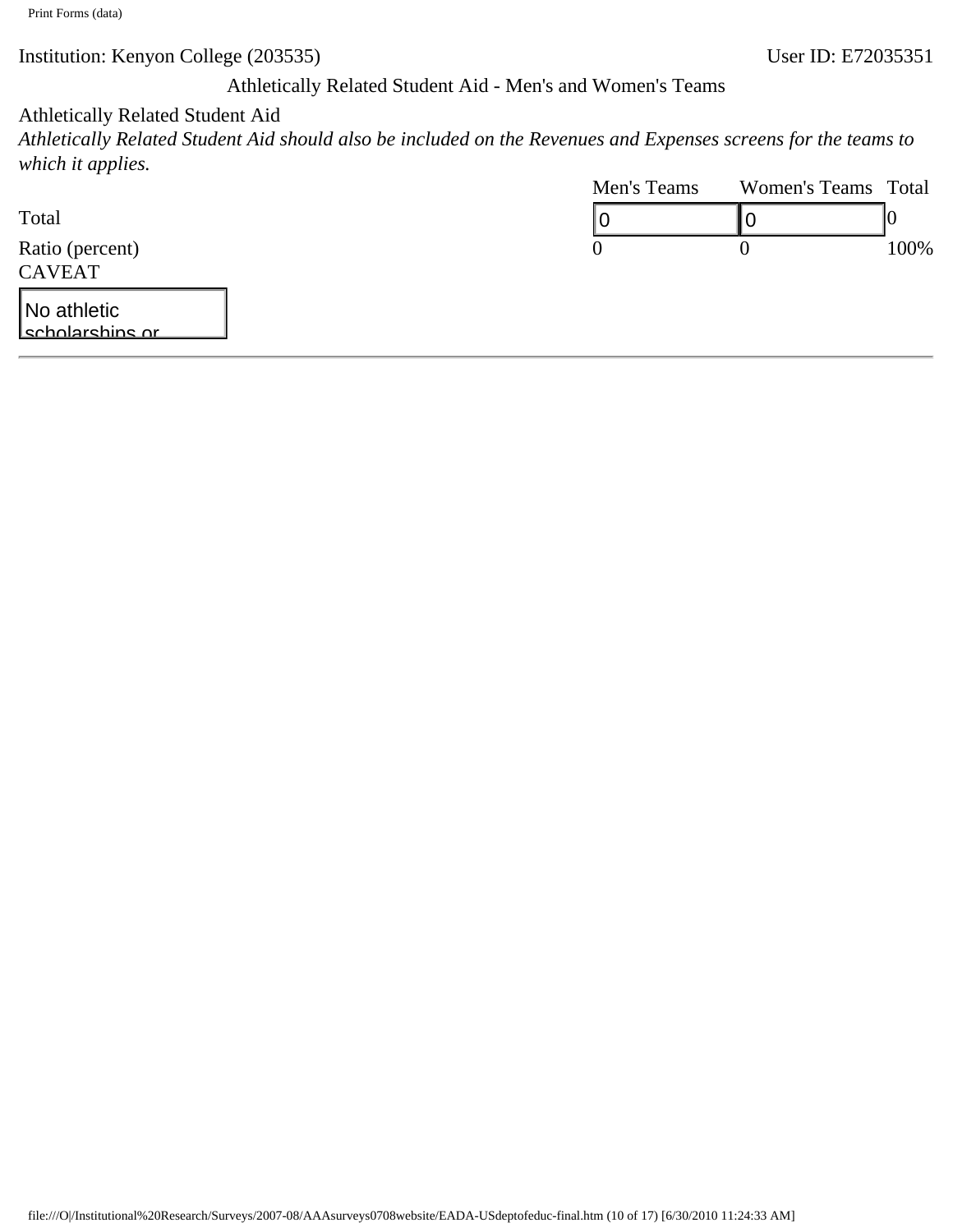#### Revenues - Men's and Women's Teams

## **Revenues** by Team

*The amount entered on the Athletically Related Student Aid screen must also be included in the revenues for the teams to which it applies. Click on "Click here for instructions" for detailed information about other revenues to include.*

| <b>Varsity Teams</b>                                                                                                                     | Men's Teams | Women's Teams Total |           |
|------------------------------------------------------------------------------------------------------------------------------------------|-------------|---------------------|-----------|
| <b>Basketball</b>                                                                                                                        | 93,047      | 105,545             | 198,592   |
| Football                                                                                                                                 | 233,852     |                     | 233,852   |
| <b>Baseball</b>                                                                                                                          | 92,297      |                     | 92,297    |
| <b>All Track Combined</b>                                                                                                                | 68,823      | 66,887              | 135,710   |
| <b>Field Hockey</b>                                                                                                                      |             | 81,817              | 81,817    |
| Golf                                                                                                                                     | 17,284      |                     | 17,284    |
| Lacrosse                                                                                                                                 | 101,582     | 81,370              | 182,952   |
| Soccer                                                                                                                                   | 73,859      | 73,232              | 147,091   |
| Softball                                                                                                                                 |             | 73,279              | 73,279    |
| Swimming and Diving                                                                                                                      | 102,727     | 103,330             | 206,057   |
| Tennis                                                                                                                                   | 57,100      | 57,016              | 114,116   |
| Volleyball                                                                                                                               |             | 66,083              | 66,083    |
| Total Revenues of all Sports, Except Football and<br>Basketball, Combined                                                                | 513,672     | 603,014             | 1,116,686 |
| <b>Total Revenues Men's and Women's Teams</b>                                                                                            | 840,571     | 708,559             | 1,549,130 |
| Not Allocated by Gender/Sport                                                                                                            |             |                     | 465,145   |
| Grand Total for all Teams (includes by team and not<br>allocated by gender/sport)<br><b>CAVEAT</b>                                       |             |                     | 2,014,275 |
|                                                                                                                                          |             |                     |           |
| file:///O /Institutional%20Research/Surveys/2007-08/AAAsurveys0708website/EADA-USdeptofeduc-final.htm (11 of 17) [6/30/2010 11:24:33 AM] |             |                     |           |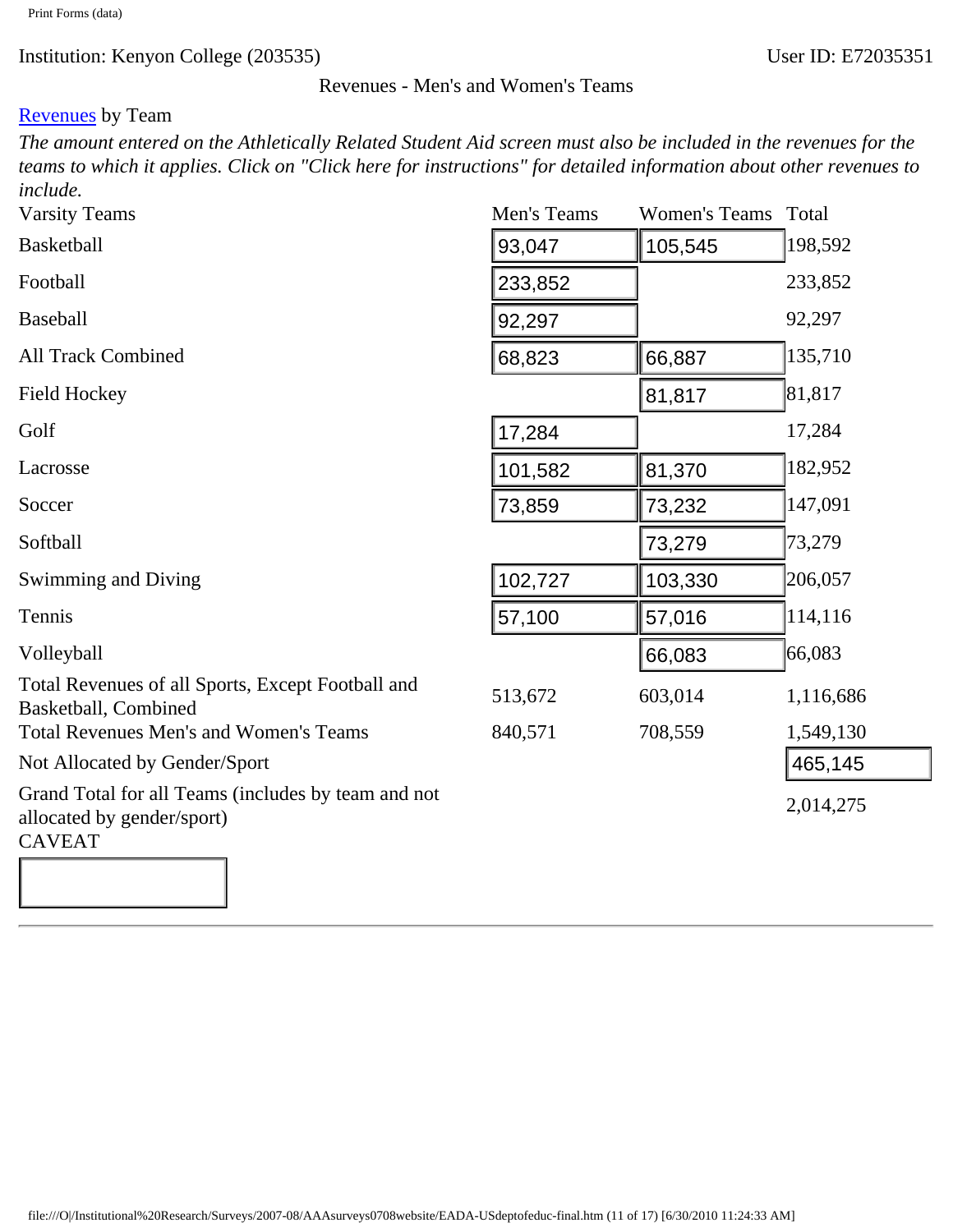#### Recruiting Expenses - Men's and Women's Teams

# Recruiting Expenses

*Recruiting Expenses should also be included on the Expenses screen for the teams to which the Expenses apply.*<br>Moris Topps

|                | Men's Teams |                                                                                                                                          | Women's Teams | Total  |
|----------------|-------------|------------------------------------------------------------------------------------------------------------------------------------------|---------------|--------|
| Total          | 61,938      |                                                                                                                                          | 34,989        | 96,927 |
| ${\sf CAVEAT}$ |             |                                                                                                                                          |               |        |
|                |             |                                                                                                                                          |               |        |
|                |             |                                                                                                                                          |               |        |
|                |             |                                                                                                                                          |               |        |
|                |             |                                                                                                                                          |               |        |
|                |             |                                                                                                                                          |               |        |
|                |             |                                                                                                                                          |               |        |
|                |             |                                                                                                                                          |               |        |
|                |             |                                                                                                                                          |               |        |
|                |             |                                                                                                                                          |               |        |
|                |             |                                                                                                                                          |               |        |
|                |             |                                                                                                                                          |               |        |
|                |             |                                                                                                                                          |               |        |
|                |             |                                                                                                                                          |               |        |
|                |             |                                                                                                                                          |               |        |
|                |             |                                                                                                                                          |               |        |
|                |             |                                                                                                                                          |               |        |
|                |             |                                                                                                                                          |               |        |
|                |             |                                                                                                                                          |               |        |
|                |             |                                                                                                                                          |               |        |
|                |             |                                                                                                                                          |               |        |
|                |             |                                                                                                                                          |               |        |
|                |             |                                                                                                                                          |               |        |
|                |             |                                                                                                                                          |               |        |
|                |             |                                                                                                                                          |               |        |
|                |             |                                                                                                                                          |               |        |
|                |             |                                                                                                                                          |               |        |
|                |             |                                                                                                                                          |               |        |
|                |             |                                                                                                                                          |               |        |
|                |             |                                                                                                                                          |               |        |
|                |             |                                                                                                                                          |               |        |
|                |             |                                                                                                                                          |               |        |
|                |             |                                                                                                                                          |               |        |
|                |             |                                                                                                                                          |               |        |
|                |             |                                                                                                                                          |               |        |
|                |             |                                                                                                                                          |               |        |
|                |             | file:///O /Institutional%20Research/Surveys/2007-08/AAAsurveys0708website/EADA-USdeptofeduc-final.htm (12 of 17) [6/30/2010 11:24:33 AM] |               |        |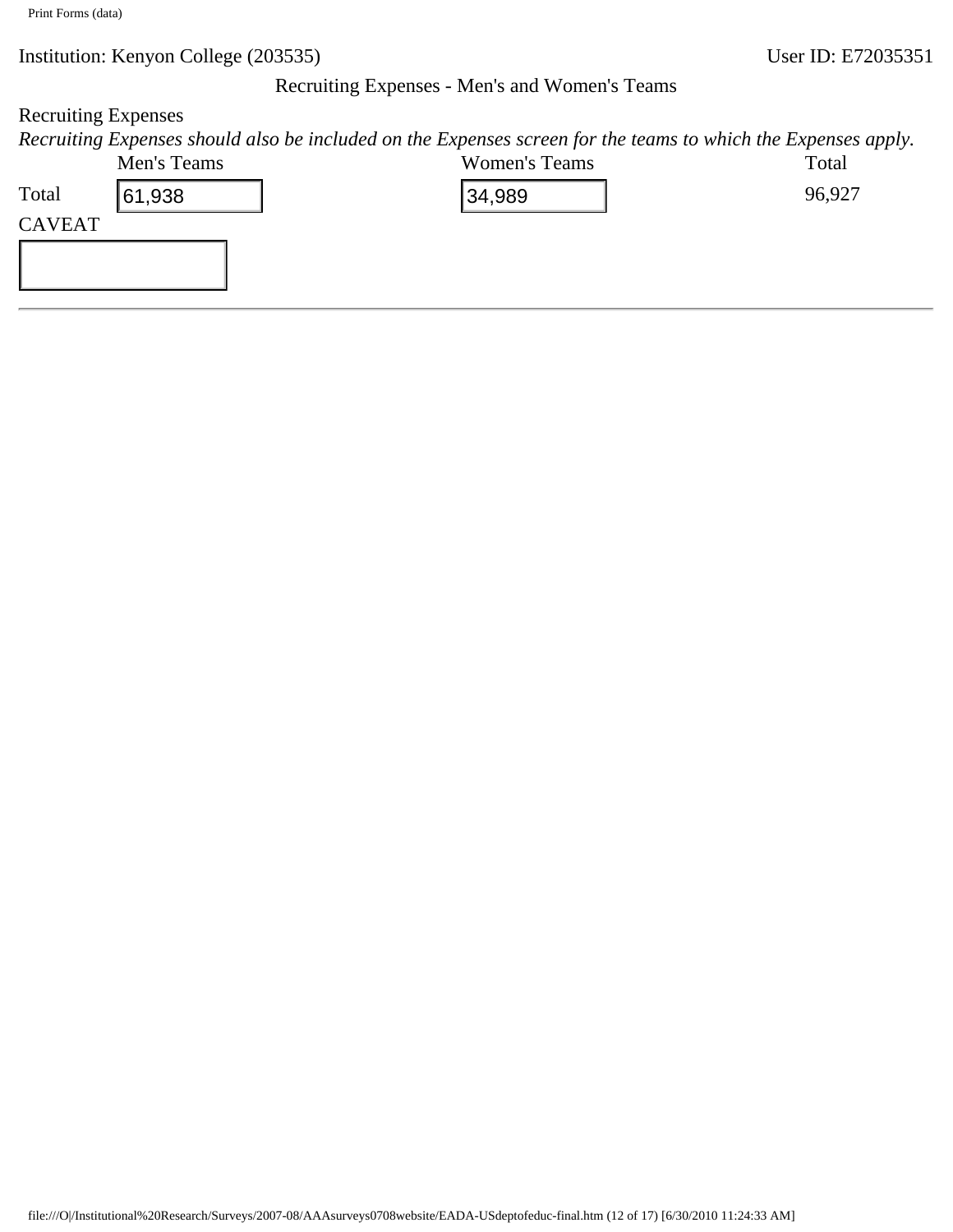Operating Expenses (i.e., Game Day Expenses) - Men's and Women's Teams by Team

# Operating Expenses by Team

*Operating Expenses should also be included on the Expenses screen.*

|                                                                                          | Men's Teams                                                                                                                              |             |         | <b>Women's Teams</b> |                                       |         |                    |
|------------------------------------------------------------------------------------------|------------------------------------------------------------------------------------------------------------------------------------------|-------------|---------|----------------------|---------------------------------------|---------|--------------------|
| Varsity Teams ParticipantsExpenses per                                                   |                                                                                                                                          | Operating   | By Team |                      | Operating<br>ParticipantsExpenses per | By Team | Total<br>Operating |
|                                                                                          |                                                                                                                                          | Participant |         |                      | Participant                           |         | Expenses           |
| <b>Basketball</b>                                                                        | 15                                                                                                                                       | 2,350       | 35,254  | 13                   | 2,387                                 | 31,036  | 66,290             |
| Football                                                                                 | 59                                                                                                                                       | 1,251       | 73,817  |                      |                                       |         | 73,817             |
| <b>Baseball</b>                                                                          | 29                                                                                                                                       | 1,326       | 38,446  |                      |                                       |         | 38,446             |
| All Track<br>Combined                                                                    | 75                                                                                                                                       | 352         | 26,373  | 67                   | 394                                   | 26,367  | 52,740             |
| <b>Field Hockey</b>                                                                      |                                                                                                                                          |             |         | 18                   | 1,819                                 | 32,747  | 32,747             |
| Golf                                                                                     | 13                                                                                                                                       | 858         | 11,157  |                      |                                       |         | 11,157             |
| Lacrosse                                                                                 | 45                                                                                                                                       | 953         | 42,874  | 26                   | 985                                   | 25,599  | 68,473             |
| Soccer                                                                                   | 24                                                                                                                                       | 864         | 20,747  | 23                   | 1,053                                 | 24,210  | 44,957             |
| Softball                                                                                 |                                                                                                                                          |             |         | 15                   | 1,801                                 | 27,013  | 27,013             |
| Swimming and<br>Diving                                                                   | 29                                                                                                                                       | 1,253       | 36,329  | 39                   | 1,016                                 | 39,628  | 75,957             |
| Tennis                                                                                   | 11                                                                                                                                       | 2,240       | 24,641  | 8                    | 3,072                                 | 24,577  | 49,218             |
| Volleyball                                                                               |                                                                                                                                          |             |         | 9                    | 2,145                                 | 19,304  | 19,304             |
| <b>Total Operating</b><br>Expenses<br>Men's and<br><b>Women's Teams</b><br><b>CAVEAT</b> | 300                                                                                                                                      |             | 309,638 | 218                  |                                       | 250,481 | 560,119            |
|                                                                                          |                                                                                                                                          |             |         |                      |                                       |         |                    |
|                                                                                          |                                                                                                                                          |             |         |                      |                                       |         |                    |
|                                                                                          |                                                                                                                                          |             |         |                      |                                       |         |                    |
|                                                                                          |                                                                                                                                          |             |         |                      |                                       |         |                    |
|                                                                                          |                                                                                                                                          |             |         |                      |                                       |         |                    |
|                                                                                          |                                                                                                                                          |             |         |                      |                                       |         |                    |
|                                                                                          |                                                                                                                                          |             |         |                      |                                       |         |                    |
|                                                                                          |                                                                                                                                          |             |         |                      |                                       |         |                    |
|                                                                                          | file:///O /Institutional%20Research/Surveys/2007-08/AAAsurveys0708website/EADA-USdeptofeduc-final.htm (13 of 17) [6/30/2010 11:24:33 AM] |             |         |                      |                                       |         |                    |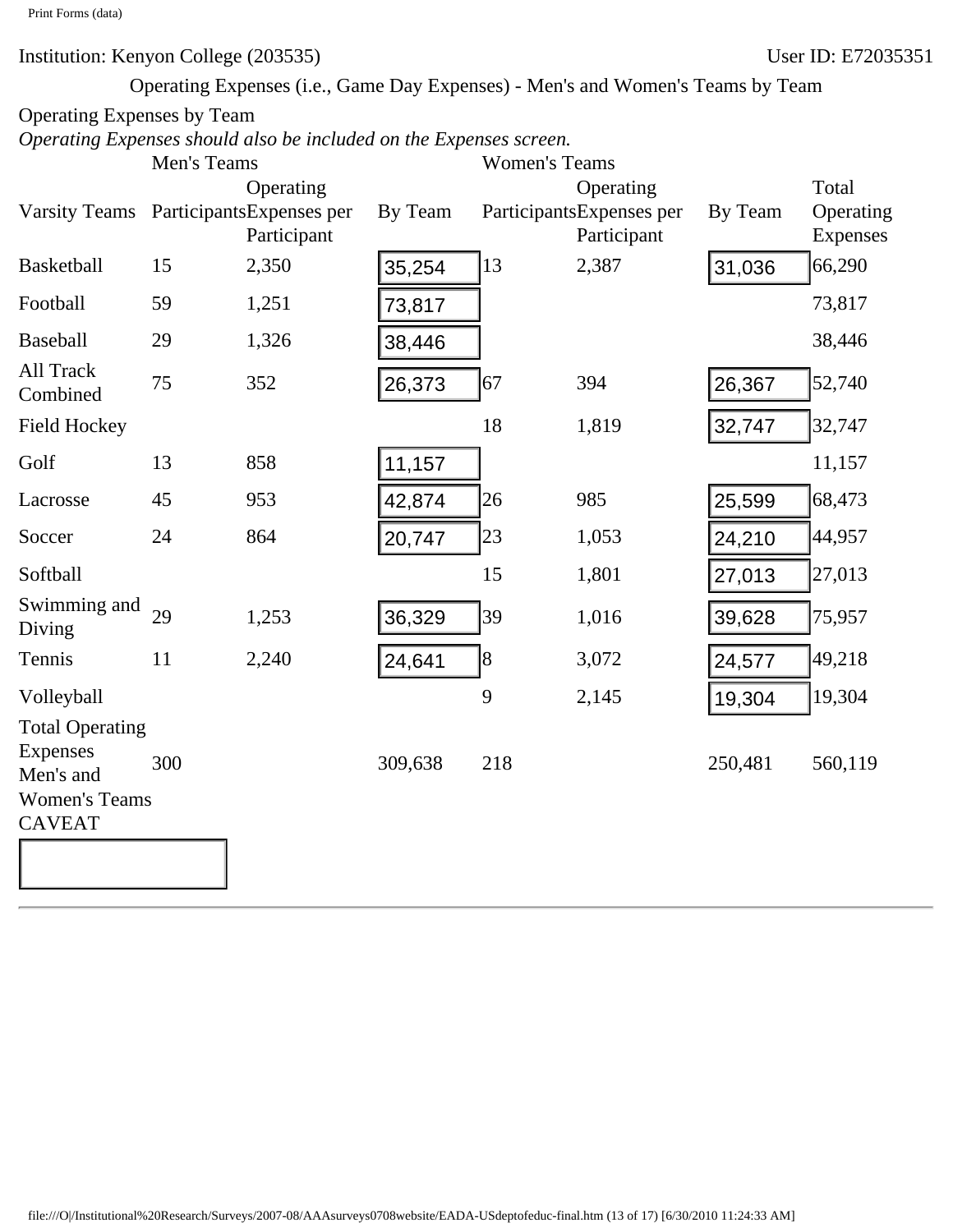## Expenses - Men's and Women's Teams

## [Expenses](javascript:openglossary(3)) by Team

*The amounts entered on the Athletically Related Student Aid, Operating Expenses, and Recruiting Expenses screens must also be included in the expenses for the teams to which they apply. Click on "Click here for instructions" for detailed information about other expenses to include.*

| <b>Varsity Teams</b>                                                                                                                     | Men's Teams | <b>Women's Teams</b> | Total     |
|------------------------------------------------------------------------------------------------------------------------------------------|-------------|----------------------|-----------|
| <b>Basketball</b>                                                                                                                        | 93,047      | 105,545              | 198,592   |
| Football                                                                                                                                 | 233,852     |                      | 233,852   |
| <b>Baseball</b>                                                                                                                          | 92,297      |                      | 92,297    |
| <b>All Track Combined</b>                                                                                                                | 68,823      | 66,887               | 135,710   |
| <b>Field Hockey</b>                                                                                                                      |             | 81,817               | 81,817    |
| Golf                                                                                                                                     | 17,284      |                      | 17,284    |
| Lacrosse                                                                                                                                 | 101,582     | 81,370               | 182,952   |
| Soccer                                                                                                                                   | 73,859      | 73,232               | 147,091   |
| Softball                                                                                                                                 |             | 73,279               | 73,279    |
| Swimming and Diving                                                                                                                      | 102,727     | 103,330              | 206,057   |
| Tennis                                                                                                                                   | 57,100      | 57,016               | 114,116   |
| Volleyball                                                                                                                               |             | 66,083               | 66,083    |
| Total Expenses of all Sports, Except Football and<br>Basketball, Combined                                                                | 513,672     | 603,014              | 1,116,686 |
| Total Expenses Men's and Women's Teams                                                                                                   | 840,571     | 708,559              | 1,549,130 |
| Not Allocated by Gender/Sport                                                                                                            |             |                      | 465,145   |
| <b>Grand Total Expenses</b><br><b>CAVEAT</b>                                                                                             |             |                      | 2,014,275 |
|                                                                                                                                          |             |                      |           |
| file:///O /Institutional%20Research/Surveys/2007-08/AAAsurveys0708website/EADA-USdeptofeduc-final.htm (14 of 17) [6/30/2010 11:24:33 AM] |             |                      |           |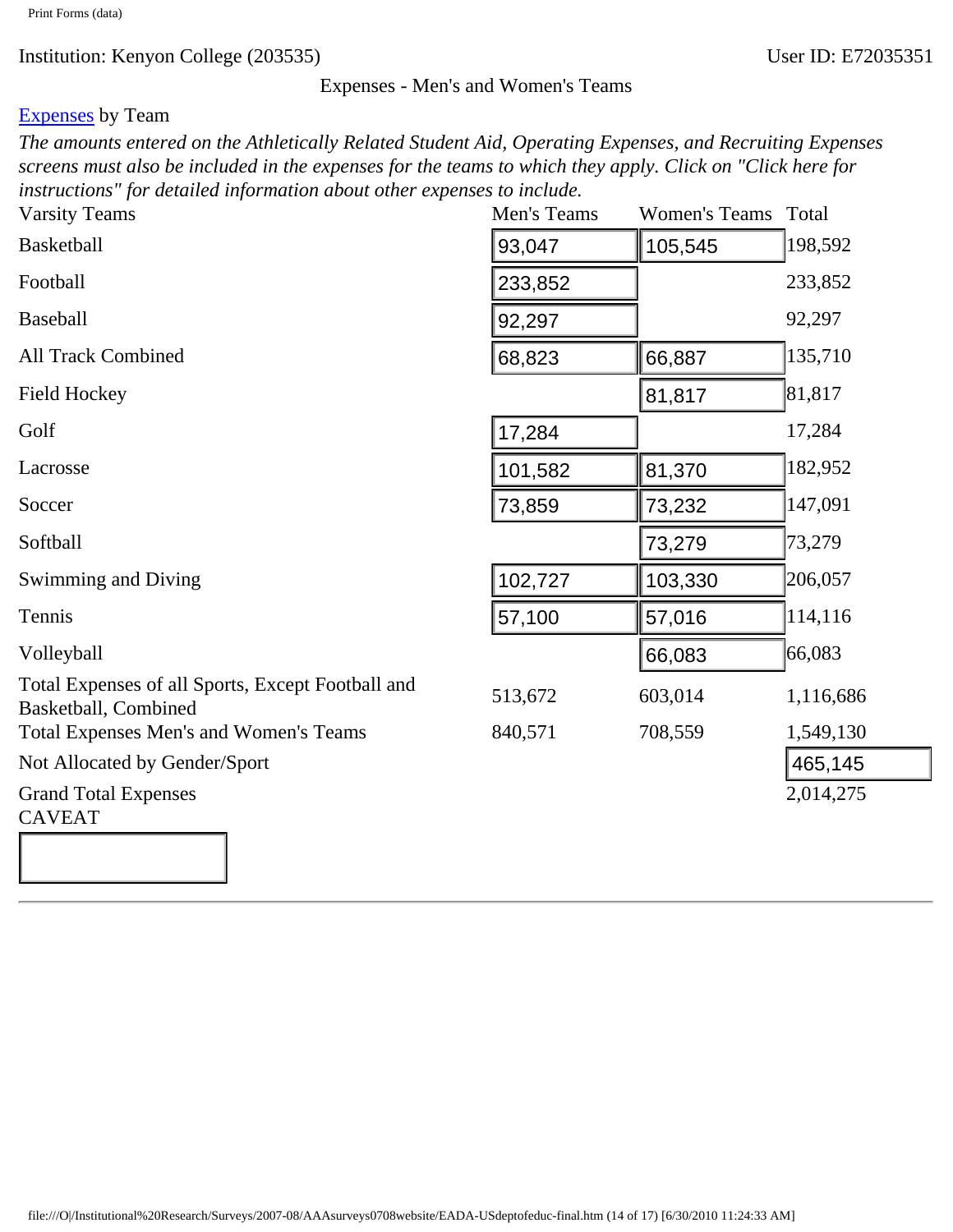Revenues & Expenses Summary

Revenues and Expenses Summary

| <b>Grand Total Revenues</b> | 2,014,275 |
|-----------------------------|-----------|
| <b>Grand Total Expenses</b> | 2,014,275 |

Please review this screen carefully. **The amount of Grand Total Revenues must be equal to or greater than the amount of Grand Total Expenses** before you can lock your survey data. If it is not, you must go back and correct the amounts you entered on the Revenues and/or Expenses screen(s).

Remember that your **Revenues** and **Expenses** screens must include amounts you entered on some of the other screens. That is:

- The amount you entered on the Athletically Related Student Aid screen must be included with all of your other revenues (budget, ticket sales, etc.) on the **Revenues** screen. For detailed information on what to include in Revenues, click on 'Click here for instructions' on the Revenues screen.
- The amount you entered on the Operating Expenses, Recruiting Expenses, and Athletically Related Student Aid screens must be included with all of your other expenses (salaries and benefits, equipment, etc.) on the **Expenses** screen. For detailed information about what to include in Expenses, click on 'Click here for instructions' on the Expenses screen.

To return to the data entry screens to make corrections, click on the link in the menu on the left of this screen.

To proceed to the Supplemental Information screen, click on that link in the menu or click on the 'Next' button on the bottom of this screen.